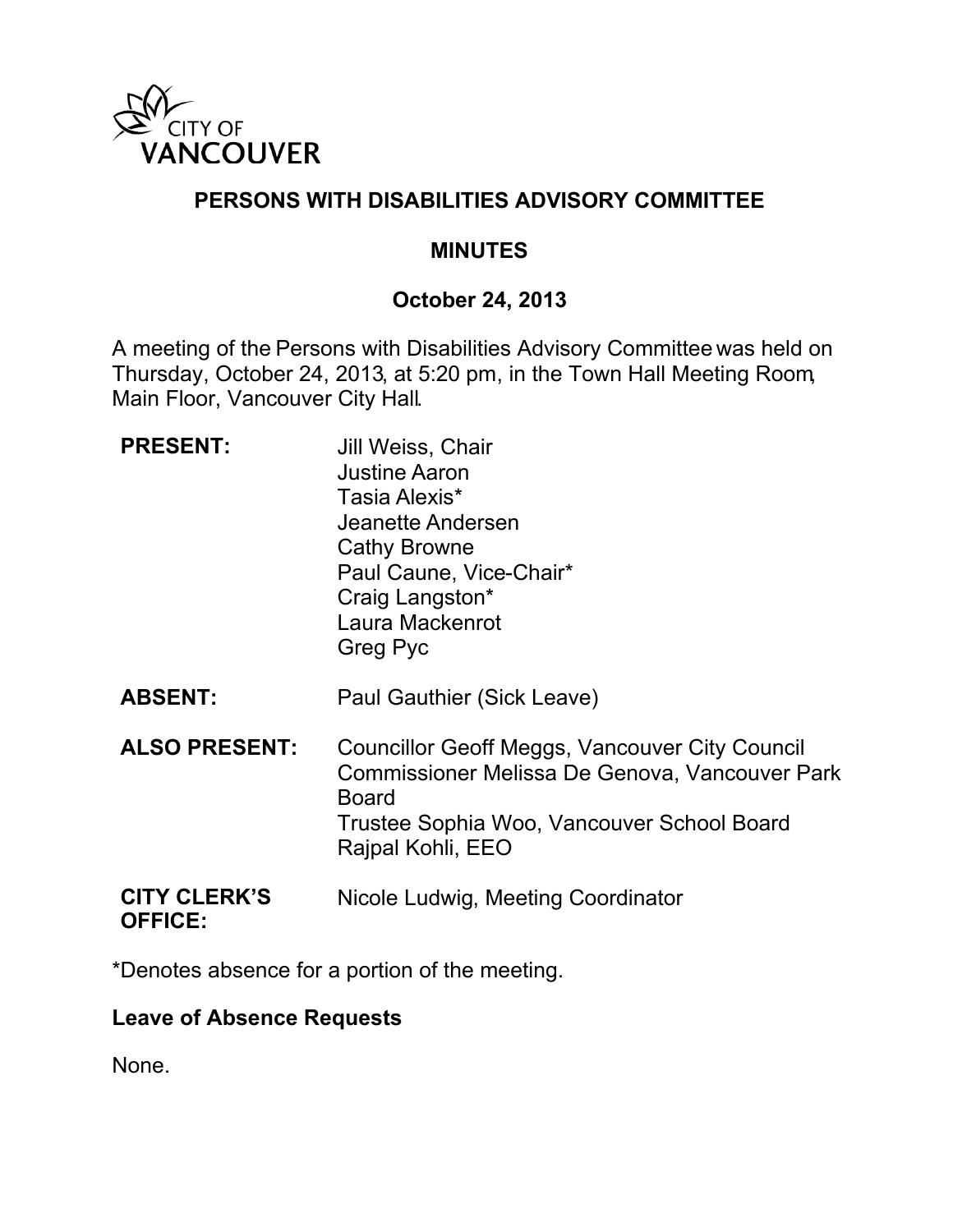## **Approval of Minutes**

MOVED by Cathy Browne SECONDED by Laura Mackenrot

THAT the minutes of the June 27, 2013, meeting be approved.

CARRIED UNANIMOUSLY (Tasia Alexis, Paul Caune and Craig Langston absent for the vote)

## **1. Conduct Guidelines for Civic Agency Board, Committee and Commission Members**

This matter was postponed to the November 28, 2013 meeting.

*\* \* \* \* \**

*The Committee agreed to deal with item 2 next, then provide a brief overview of the remaining and new business items, before dealing with item 3. The Minutes are recorded in numerical order for ease of reference.*

*\* \* \* \* \**

#### **2. Discussion of the Pearson Redevelopment**

The Chair and Tasia Alexis provided an overview of the progress with the Pearson Redevelopment, noting concerns about the current housing and support proposal which lacks details to prevent institutions and communication and consultation difficulties with Vancouver Coastal Health (VCH) and Lower Mainland Facilities Management (LMFM).

Yardley McNeill, Major Projects Group, noted a recent productive meeting with PDAC representatives about these issues and that many of the details requested by the Committee can be included at the rezoning, development permit and building permit stages.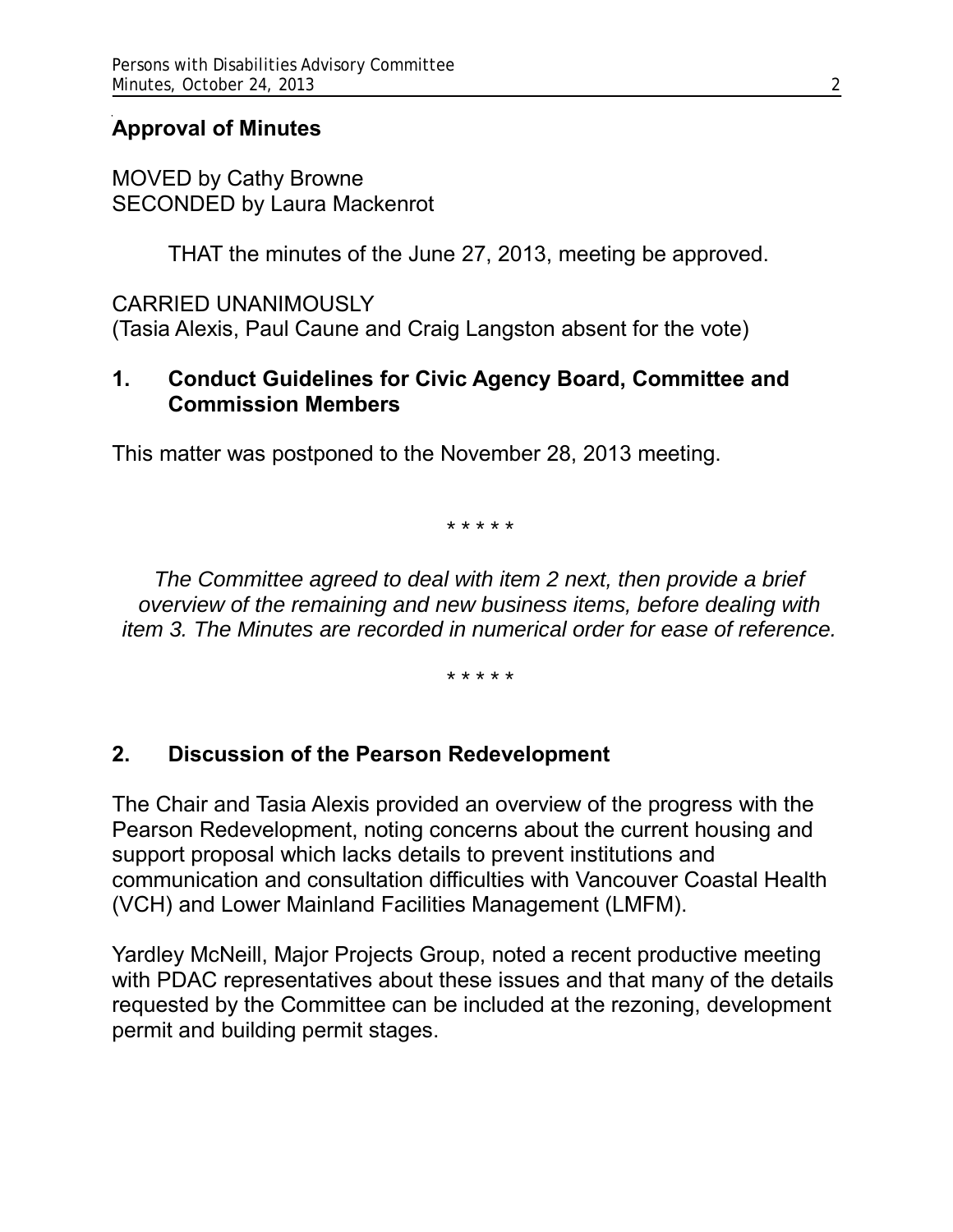## MOVED by Greg Pyc SECONDED by Jeanette Andersen

THAT the Persons with Disabilities Advisory Committee authorizes a small team of Committee members, to consist initially of Jill Weiss and Tasia Alexis to meet with Vancouver Coastal Health (VCH) and Lower Mainland Facilities Management (LMFM) on a regular basis, on the following conditions:

- A City of Vancouver Pearson Project staff is present;
- A City-provided facilitator is present;
- The Committee is provided, in advance of the first meeting, information requested, and which VCH and LMFM agreed to provide, with descriptions of the conditions of people they think should be reinstitutionalized, and the reasons why; and same year per diem rates for Pearson and Noble House;
- VCH staff able to make decisions regarding the development are present at all meetings, and
- Taking and provision of accurate minutes.

## CARRIED UNANIMOUSLY

(Craig Langston absent for the vote)

MOVED by Greg Pyc SECONDED by Cathy Browne

> THAT the Chair write a letter to Vancouver Coastal Health clarifying the Persons with Disabilities Advisory Committee's concerns with the current Pearson housing and support proposal, and articulating the principles and details that need to be included in their proposal.

## CARRIED UNANIMOUSLY

The Committee agreed to invite VCH and LMFM representatives to the November 28, 2013, meeting.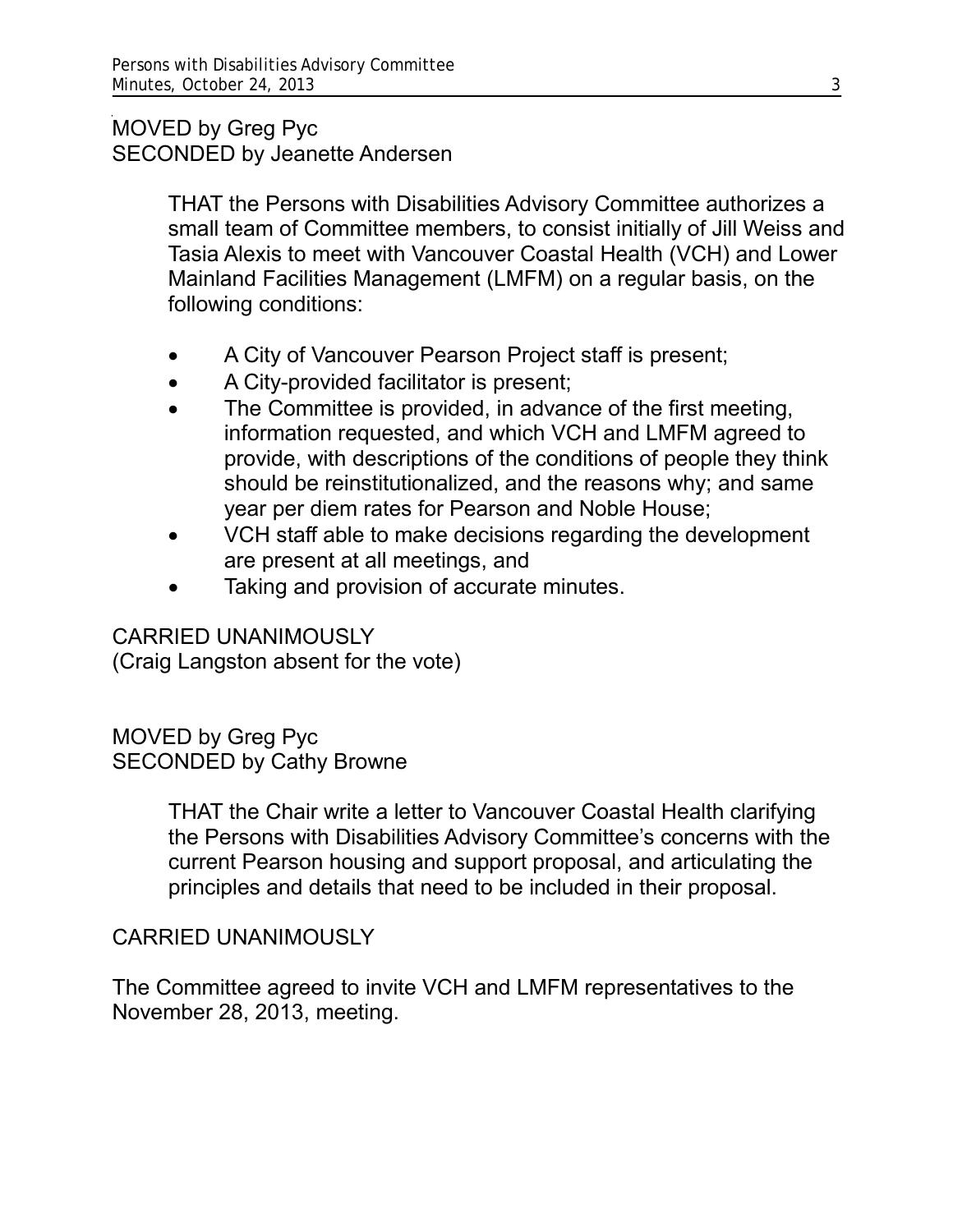# **3. Committee Workload and Prioritizing Issues**

The Chair noted it would be useful to have administrative help for the Committee. Greg Pyc agreed to investigate potential resources.

MOVED by Greg Pyc SECONDED by Craig Langston

> THAT the Committee wholeheartedly thanks Council for passing its historic adaptability housing by-law, which is the first for Canada and enables all citizens in their own homes at all stages of their lives.

## CARRIED UNANIMOUSLY

## **4. Point Grey Corridor Accessibility**

The Chair provided an update, noting further information has been requested from staff.

#### **5. Proposed 2014 Meeting Schedule**

MOVED by Greg Pyc SECONDED by Tasia Alexis

> THAT the Persons with Disabilities Advisory Committee approve the following regular meeting dates for 2014:

- February 27, 2014
- March 27, 2014
- June 26, 2014
- September 25, 2014
- October 23, 2014
- November 27, 2014

All meetings to begin at 5:30 pm at Vancouver City Hall, unless otherwise advised when the agenda is published.

#### CARRIED UNANIMOUSLY

The Chair noted working sessions occur on non-regular meeting months and a special meeting may be called in early January.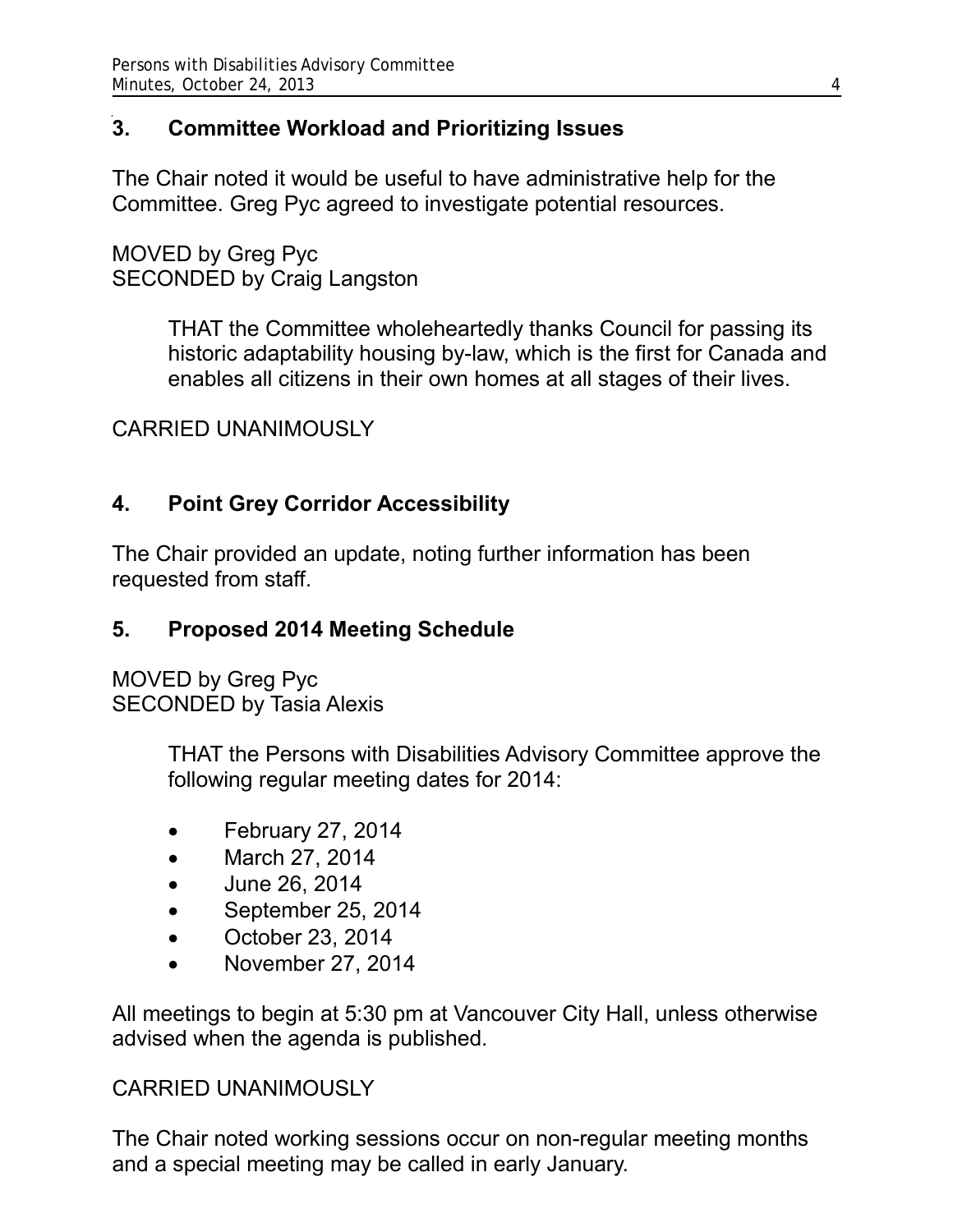## **6. New Business**

## **a. Provincial Review of Disability Policy**

MOVED by Laura Mackenrot SECONDED by Greg Pyc

> THAT the Persons with Disabilities Advisory Committee consult about the Provincial Review of Disability Policy to become the most accessible province in the following two areas:

- appropriate personal support for community living and no institutions, and
- a visitable and/or adaptive housing law.

## CARRIED UNANIMOUSLY

#### **b. West End BIA**

No report.

#### **c. TransLink Review of Service**

The Chair reported on the most recent TransLink consultation on custom transit, noting it focused on a TransLink proposal for an in-person application process for new and current HandyDART users which was opposed by participants.

MOVED by Jeanette Andersen SECONDED by Laura Mackenrot

- A. THAT the City of Vancouver Persons with Disabilities Advisory Committee is opposed to the implementation by TransLink of an in-person and/or telephone application process for HandyDART users for the following reasons:
	- 1. In-person applications make it more difficult to apply and discourage persons from applying for HandyDART because the process is humiliating, embarrassing, frightening and invasive.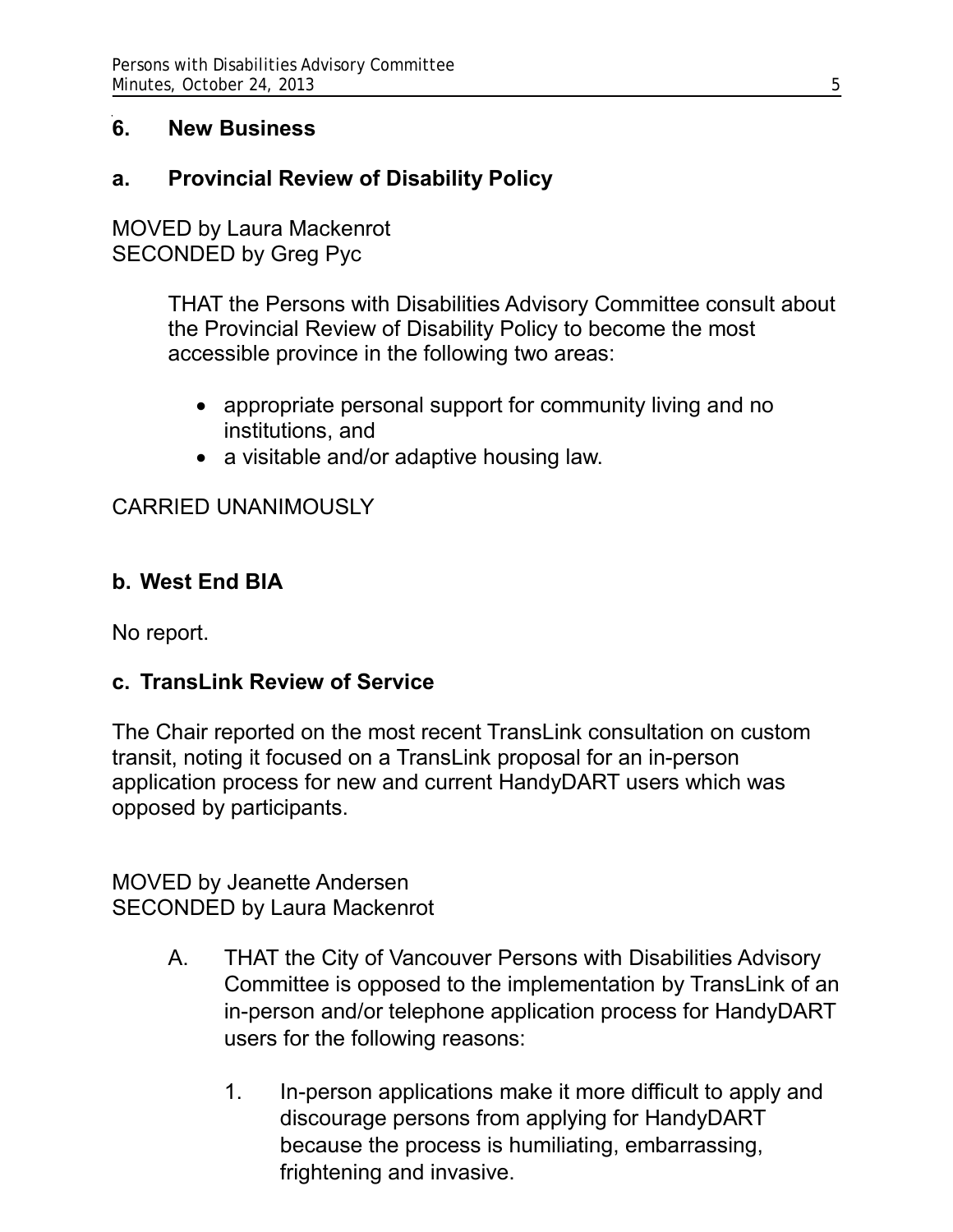- 2. In-person applications unfairly reduce the number of persons applying for HandyDART because many people are not willing to go through an invasive process – reductions of applications between 20-50% have been reported.
- 3. The application process is a barrier to the use of HandyDART services and the process eliminates the most frail and vulnerable users.
- 4. The in-person application process is extremely expensive and the funds should be used for needed HandyDART service.
- 5. In-person applications unfairly discriminate against persons with mental health conditions, cognitive disabilities, dementia and persons with English as a Second Language.

Therefore, the reduction of demand by eliminating the most frail and vulnerable users is unfair, discriminatory and not acceptable in a public transit system.

B. THAT the Persons with Disabilities Advisory Committee recommends TransLink adopt the revised paper application previously submitted by seniors and disabilities groups.

## CARRIED UNANIMOUSLY

MOVED by Craig Langston SECONDED by Justine Aaron

## WHEREAS:

1. Many of the actions needed to improve cost-effectiveness, efficiency and increase the supply of HandyDART rides are simple and do not require additional funds to accomplish.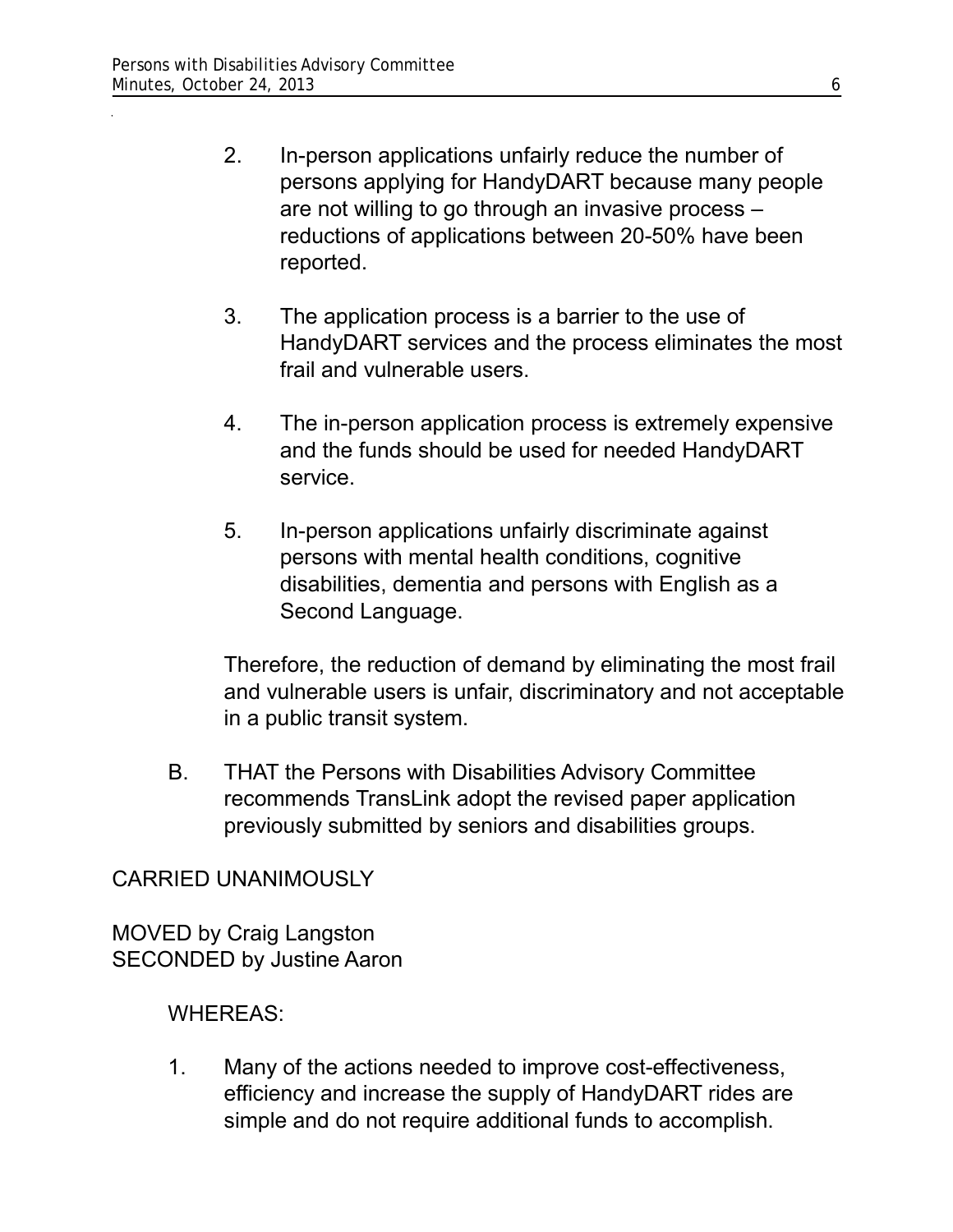- 2. The current need for HandyDART rides exceeds the supply of rides.
- 3. The funding for all public transit is very limited, so efficiency measures are needed.
- 4. HandyDART rides are the most expensive part of the public transit system.
- 5. The need for HandyDART rides will continue to increase substantially as the population of seniors increases

## THEREFORE BE IT RESOLVED THAT

The City of Vancouver Persons with Disabilities Advisory Committee recommends that TransLink promptly implement the following measures to improve the real accessibility of the conventional bus system and improve HandyDART cost-effectiveness, efficiency, and the supply of rides relative to demand:

- **1. Increase the real accessibility of the conventional bus system, so more persons with disabilities can use the bus instead of the more expensive HandyDART system.** 
	- i. Implement a clear policy that bus drivers must load seniors and persons with disabilities first on conventional buses. Ensure that this policy is communicated to all drivers and supervisors, and that implementation is monitored.
	- ii. Implement a clear policy that priority for the two wheelchair positions on the bus are reserved for persons who use a wheelchair, and that drivers should ask anyone in those locations without a wheelchair to move out of the seat if a person using a wheelchair wants to board. Ensure that this policy is communicated to all drivers and supervisors, and that its implementation is monitored.
	- iii. Ensure that there is signage indicating the priority for wheelchair seats on the bus are for people who use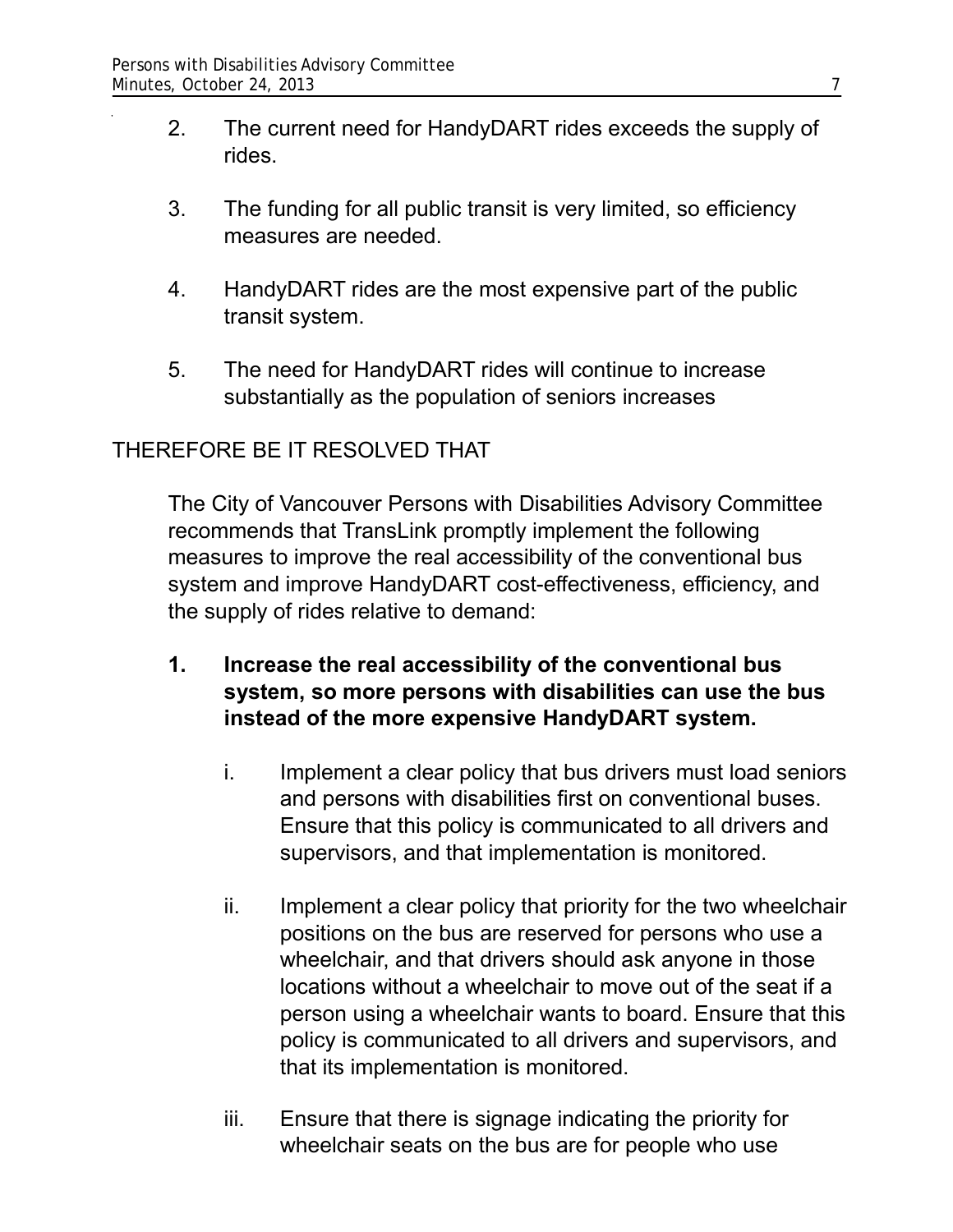wheelchairs, and that anyone without a wheelchair will be asked to move if a wheelchair user wishes to board.

- iv. Ensure a no trip denial policy on the conventional buses for persons with disabilities, including the requirement to allow persons with wheelchairs to board at all bus stops whether they are labelled accessible or not.
- v. Implement a free conventional bus ride system for persons with disabilities, similar to the free ride program currently in place for persons who are blind.
- **2. Increase the number of Custom Transit rides available without increasing funding by increasing the use of taxis within HandyDART and increasing the maximum monthly TaxiSaver amount and decreasing the user cost of TaxiSavers**
	- i. Increase the use of taxis in HandyDART to at least 50% of the service. This would increase the total number of rides by about 25% and would likely eliminate the trip denial rate.
	- ii. Decrease the user payment for TaxiSavers from 50% to 25% and increase the value of TaxiSavers that can be purchased monthly from \$100 to \$300. This will divert significant number of rides from the more expensive HandyDART system, and still provide rides at a lower cost than HandyDART. It will also provide users with spontaneous service.

## CARRIED UNANIMOUSLY

#### **d. Park Board**

The Chair noted a miscommunication had occurred between the Committee and Park Board regarding consultation about the Seaside Greenway which has not yet occurred. Commissioner De Genova, Park Board, responded, noting she requested staff include the Committee in its public consultation.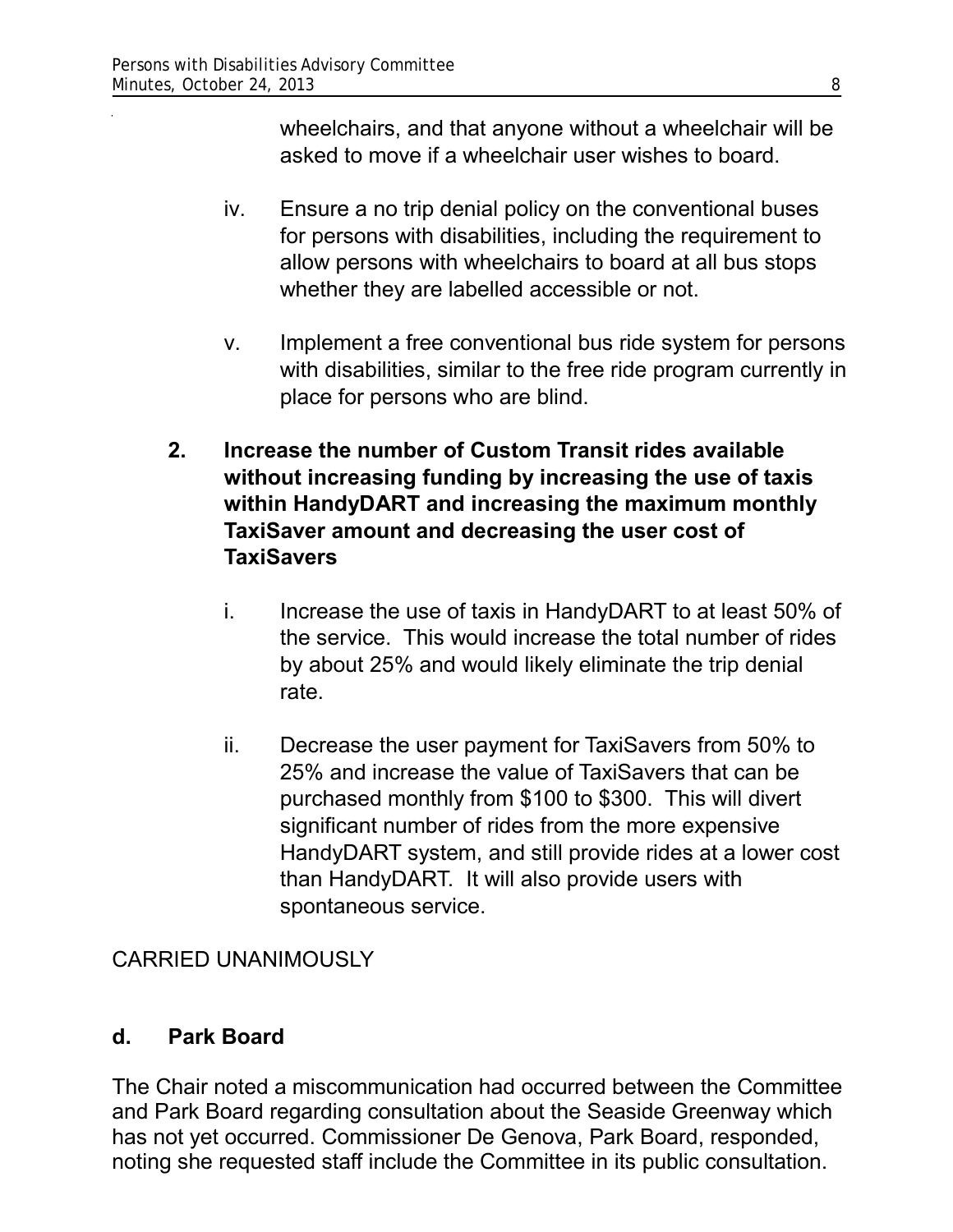The Committee discussed the possibility of inviting the Park Board to the next meeting.

MOVED by Craig Langston SECONDED by Laura Mackenrot

> THAT the Persons with Disabilities Advisory Committee request the Park Board include a representative from the Committee on any advisory body created to provide input on the Seaside Greenway in the terms of reference for that body.

CARRIED UNANIMOUSLY (Paul Caune absent for the vote)

Cathy Browne agreed to serve as the Committee's representative if an invitation is extended by the Park Board to join a Seaside Greenway advisory body.

*\* \* \* \* \**

*The Committee recessed at 6:53 pm and reconvened at 7:02 pm with the same members present.*

*\* \* \* \* \**

#### **e. Council of Councils**

The Chair circulated draft comments for slides for the Committee's presentation at the Council of Council on November 14, 2013.

#### **7. Adjournment**

Moved by Greg Pyc SECONDED by Justine Aaron

THAT this meeting be adjourned.

CARRIED UNANIMOUSLY